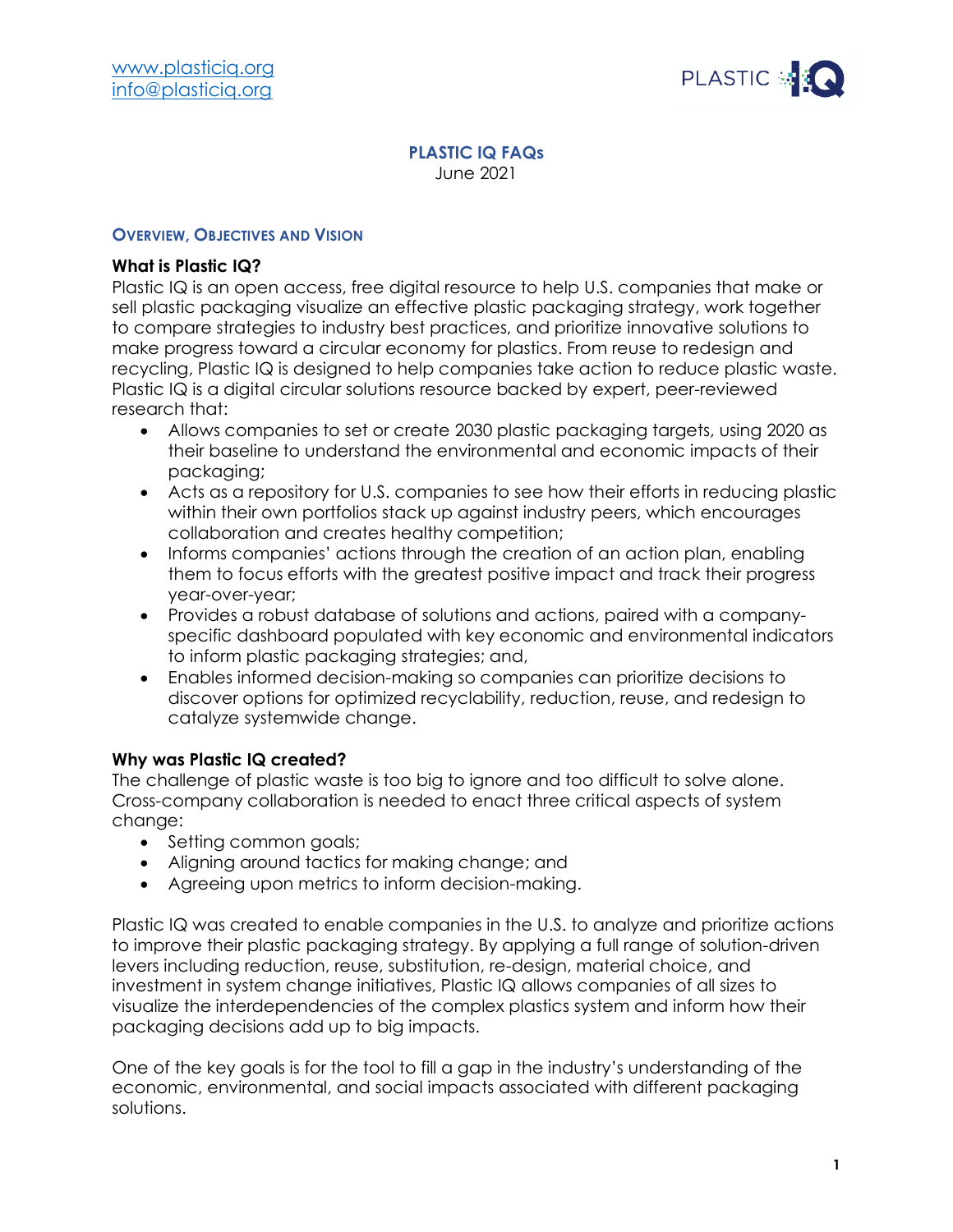

# **How much does it cost to access the tool?**

The tool is free and publicly available to all companies in the U.S. This will also allow for an industry-wide shift in how products are designed, produced, and recovered.

## **What are the benefits to my organization for using Plastic IQ?**

Plastic IQ will enable your company to visualize, analyze and prioritize a full range of solutions to design or test your company's plastic strategy, including reduction, reuse, re-design, material choice and investment in the meaningful progress the planet needs. By taking the various materials and plastic packaging data your company has across its supply chain, Plastic IQ will give you information needed to achieve ambitious sustainability goals.

## **Who created Plastic IQ?**

The Recycling Partnership and SYSTEMIQ collaborated to develop Plastic IQ with support from Walmart. Plastic IQ was informed by leading industry organizations from the beginning to ensure the initiative includes the latest information on packaging design, recyclability, data gathering and more. Advisors included brands, retailers, and nonprofit organizations.

## **Where has the insight from the tool come from?**

Made possible by a grant from Walmart, Plastic IQ draws on the extensive insights and modelling experience from both [The Recycling Partnership's](https://recyclingpartnership.org/) [Pathway to Circularity](https://recyclingpartnership.org/circulareconomy/) and [community recycling programs](https://recyclingpartnership.org/for-communities/) and [SYSTEMIQ's](https://www.systemiq.earth/) [Breaking the Plastic Wave.](https://www.systemiq.earth/wp-content/uploads/2020/07/BreakingThePlasticWave_MainReport.pdf)

## **Who are the intended users of Plastic IQ?**

Individualized action isn't enough to realize transformative change against the growing plastic waste challenge. Plastic IQ provides decision-makers at U.S. companies that make and sell plastic packaging with the data needed to discover and deploy solutions to maximize the positive impact of their plastic packaging strategy.

The primary group of intended users are sustainability leads, packaging and waste reduction specialists, CSR staff, and procurement professionals at U.S.-based retailers, consumer packaged goods companies, and packaging designers. Additionally, industry associations and nonprofit organizations may also find the tool useful to test scenarios or explore opportunities on behalf of members. The results produced by Plastic IQ help visualize opportunities to reduce packaging and environmental impacts and can be downloaded or shared with key decision-makers internally at organizations.

## **There are other tools and initiatives out there – how does Plastic IQ fit with them?**

Coordination is key. Plastic IQ has been designed with interoperability in mind, making it compatible with other tools and initiatives to provide cohesive solutions, a common set of decision-making metrics, and industry-specific resources for packaging designers, company leaders, and product marketers. That is why Plastic IQ has worked to coordinate with the U.S. Plastics Pact, APR's Design Guides, Ellen MacArthur Foundation's Global Commitment, The Recycling Partnership's Pathway to Circularity, and Walmart's Recycling Playbook. Companies that produce, convert, or sell plastic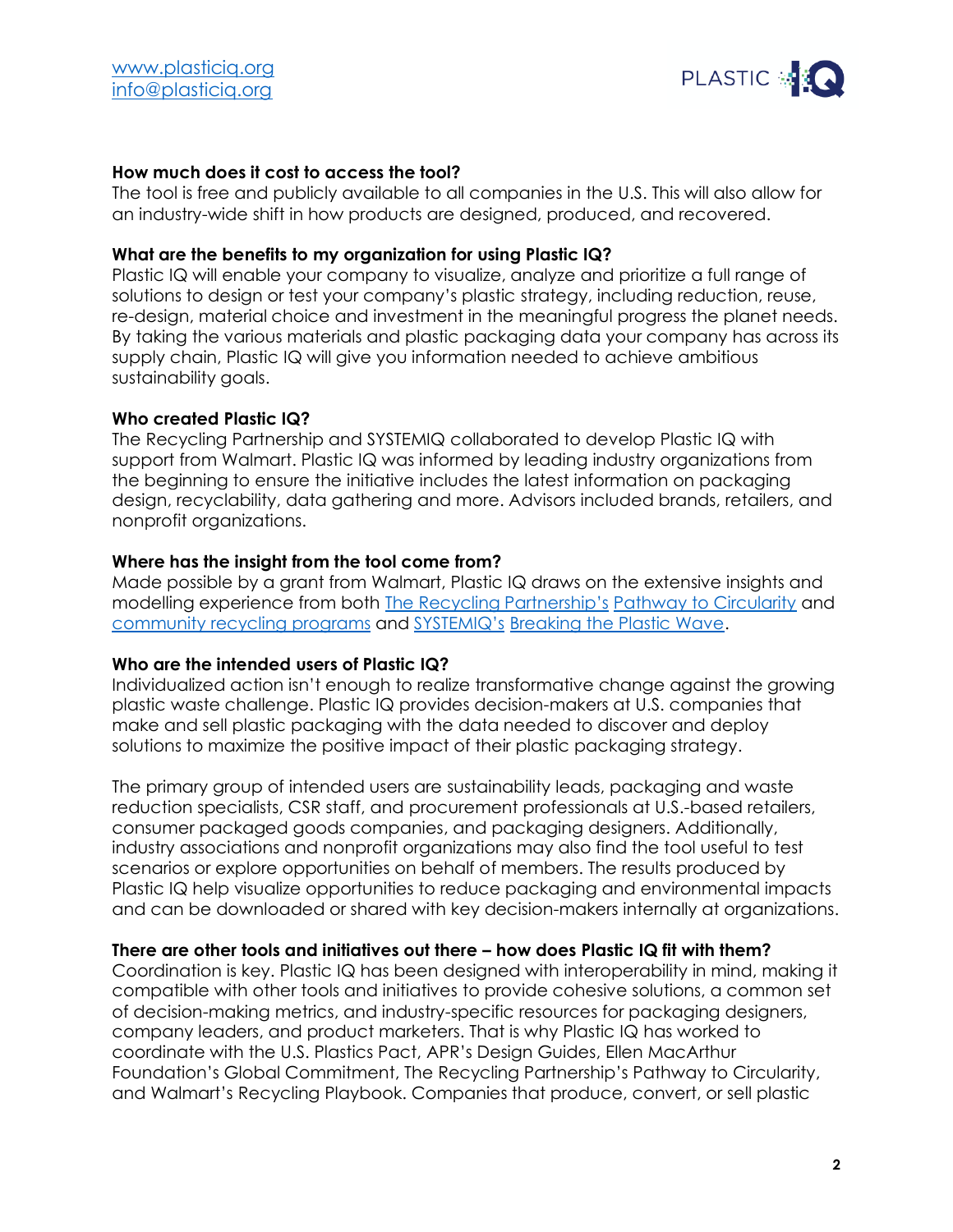

packaging should stay engaged. The key to system solutions will revolve around our ability to align around common goals, tactics, and metrics.

Plastic IQ is a forward-looking planning tool that enables users to evaluate their company's plastic supply chains and unlock the information needed to set and achieve ambitious sustainability targets by 2030 or sooner. While Plastic IQ does consider the fate of packaging, the powerful modeling behind the tool helps companies focus on prioritizing the solutions needed to manifest nationwide action and model how outside forces, such as policy change, may impact their efforts to reduce plastic waste.

#### **CORE FEATURES AND USER JOURNEY**

#### **How do I get started using Plastic IQ?**

Plastic IQ is a free tool- all you need to do is visit plasticiq.org and follow the instructions to access the tool. See the section in this document about Data Security and Access to learn about Pro Version versus Lite Version.

#### **What information do companies need to engage with the tool?**

You will either need data pertaining to your plastic portfolio OR "proxy data" if you do not yet have this information available. Specifically, the tool asks for the weight in metric tons, of different types of plastic packaging such as PET or HDPE bottles, or plastic bags and wraps, or multi-material flexible pouches. It also asks for your annual growth rate, which can be taken from your sales data or historical plastic usage data.

### **How resource intensive is Plastic IQ as far as inputting data/requirements, as well as ensuring it is updated?**

Inputting the baseline data should take 30 mins to a few hours depending on how "clean" your data is. You'll only have to do this once a year. Then, you can spend much more time "optimizing" your strategy and modelling your action plan with your internal teams, such as by running workshops on strategy-setting with different segments and brands.

For inputting baseline data, most companies already have the data available, if you have filled out any packaging surveys internally, or for the Global Commitment or for Walmart's packaging survey. If you've never worked out how much plastic packaging you use, we recommend working with your sales team to estimate overall mass based on your most common plastic items.

#### **What plastic packaging is considered in the tool?**

The in-scope plastic packaging types include packaging around various products purchased by consumers:

• PET/HDPE bottles (including mass of HDPE or PP caps attached to container)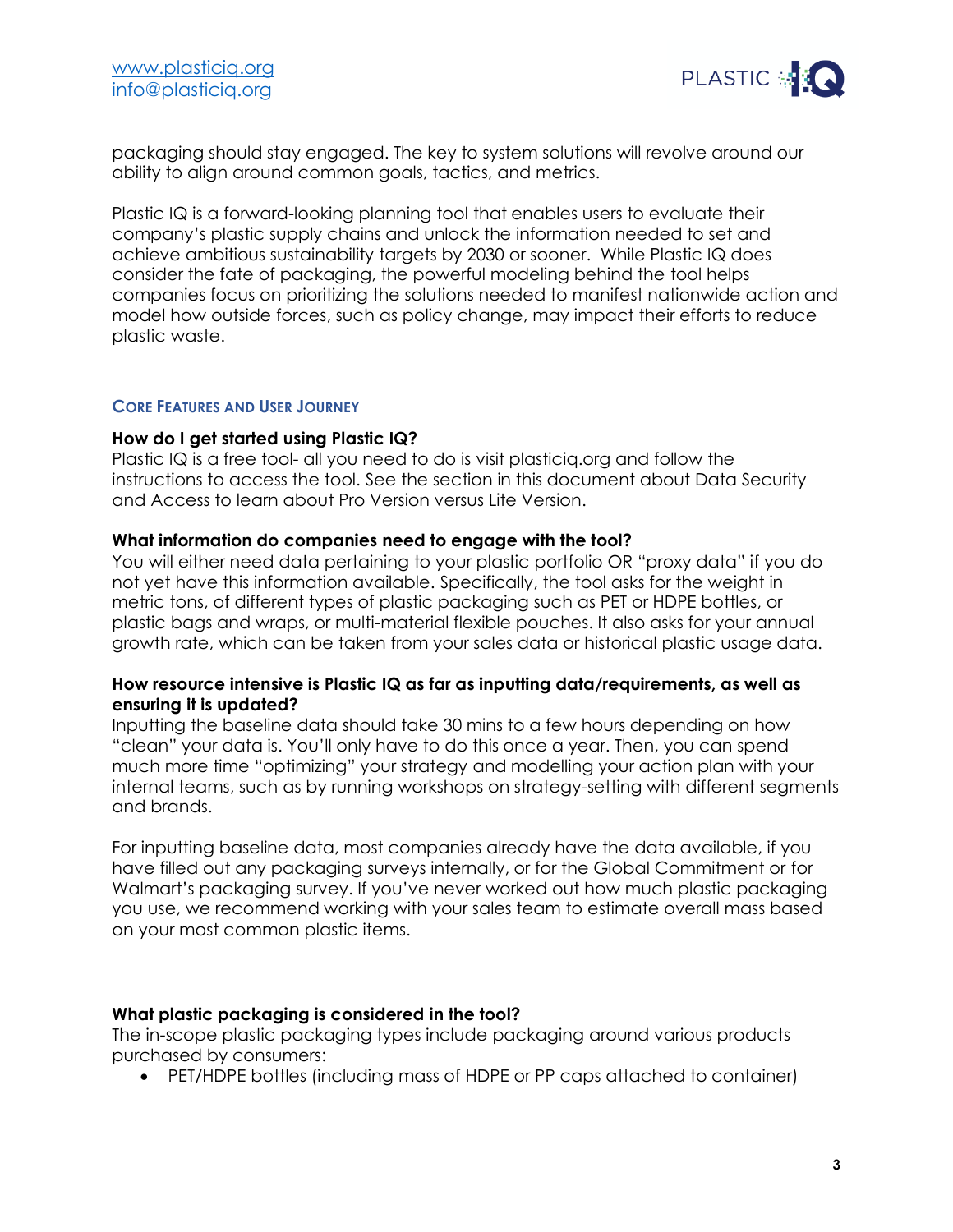

- Non-bottle PET/HDPE rigids and LDPE/PP rigids (including mass of HDPE or PP caps attached to container)
- Other polymer rigids (PS, EPS, PVC, PLA bottles, non-bottle rigids, cups, bowls, or plates)
- Small packaging formats (small plastics less than 2x2" in two dimensions, including utensils, coffee stirrers, straws, loose caps/lids not attached to container; non-PP/HDPE attached caps)
- PE mono-material film (over-wrap, shrink or stretch wrap, and plastic grocery bags)
- Non-PE film, pouches, other flexibles (mutli-material flexibles and films, or PP ouches and films)
- Mutli-material blend (tubes, blister packs, or windowed boxes)

# **What can I do/not do with the tool?**

The tool is designed to help brands, retailers, and CPGs in the U.S. to:

- Develop personalized, data-based action plans specifically for their company's packaging goals;
- Apply a full range of solution-driven levers including reduction, reuse, material choice, redesign, and investment in system change initiatives to support the development of a plastic packaging strategy;
- Understand the implications of plastic packaging choices in a dynamic way, providing a new level of insight within this complex system;
- Visualize, analyze, prioritize, and commit to solutions that will have positive impacts on the environment;
- Submit existing, updated, or new targets to reduce plastic waste or allow public commitments to be shared on plasticiq.org (shown as "committed" or "submitted" but individual company %s will not be shown); and,
- Be recognized for setting impactful targets to address plastic waste.

The tool is not intended to:

• Be a full-scale measurement platform. This role is played instead by platforms such as WWF's ReSource Plastic.

# **Are there any plans for developing Plastic IQ to include plastics in products, i.e: garments, plastic hangers, or bulky rigids like 55-gal. drums?**

For now, the focus is plastic packaging containing products that are purchased by consumers. We hope to expand it over time, potentially adding non-packaging plastics and even other materials.

# **How is the "company cost" being calculated for recycled content?**

The tool assumes mechanically recycled content costs 15% more than virgin plastic resin, but users can change this assumption in the "Scenario Analysis Tool" section of the tool if desired, as it does vary in practice. Refer to Sections 2 and 6 of the [Methodology](https://plasticiq.org/download/303/)  [Document](https://plasticiq.org/download/303/) and the [Mechanically Recycled Content](https://solutions.plasticiq.org/entry/mechanicallyrecycled) section of the Solutions Database for more specific details and case studies.

## **What are the inputs for EPR cost estimates?**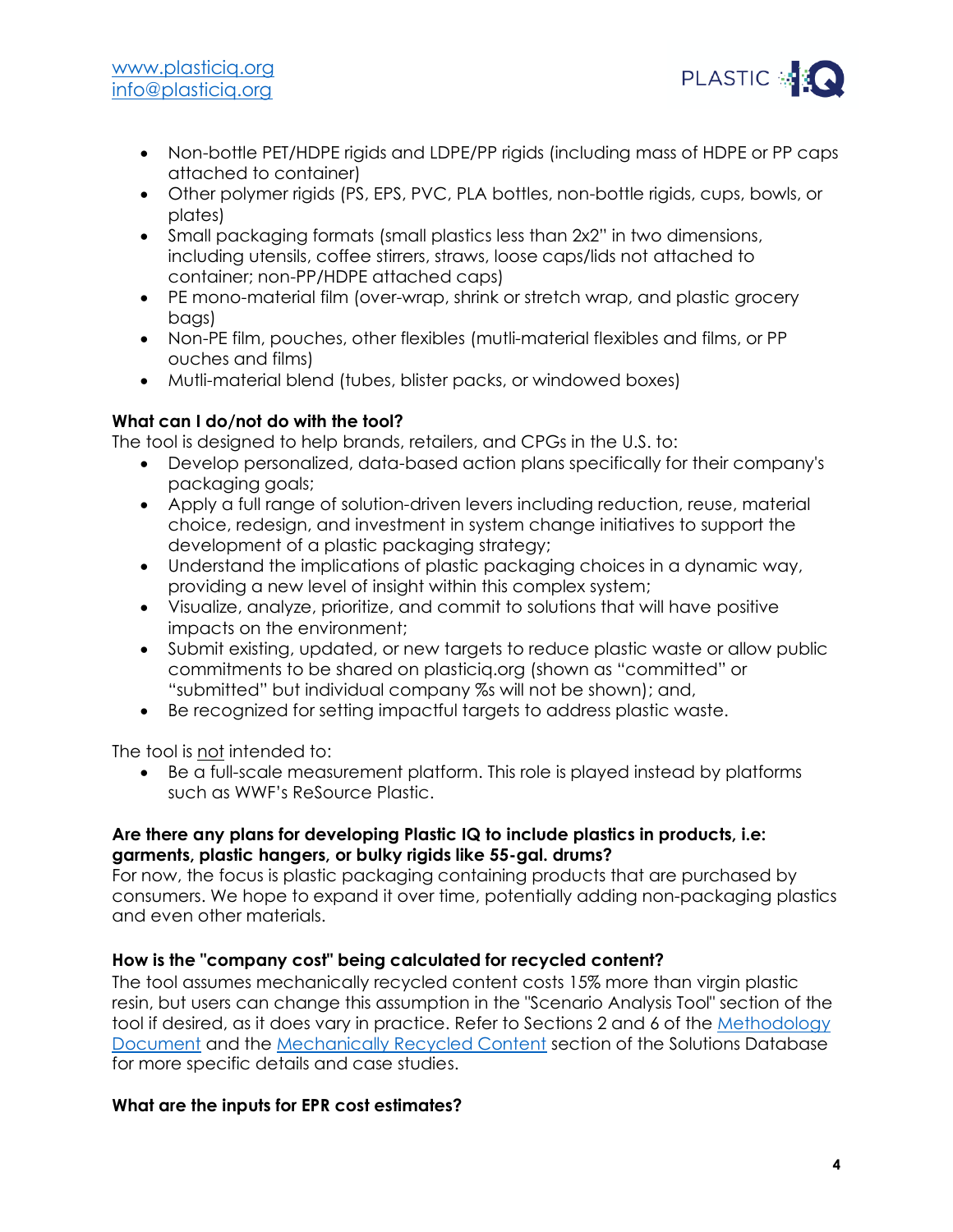

The EPR fees per metric ton are based on average values applied in the Canadian market. How much of your plastics get charged EPR fees can be toggled in the Scenario Analysis Tool section. The assumed fees are laid out in Section 9 of the [Methodology Document.](https://plasticiq.org/download/303/)

### **DATA SUBMISSION AND TARGET SETTING**

### **Do I have to set targets?**

We are offering the opportunity for companies to set ambitious plastics targets to 2030 as part of their Plastic IQ journey.

- These may be new targets or they might reflect existing commitments an organization has made that align with our overarching plastic-reduction vision.
- While users can opt for these targets to be kept internal, Plastic IQ will officially recognize organizations who opt to publish goals and celebrate the incredible scale of change we can achieve if we work together at a system level.

#### **Will companies have a way to display or share their Plastic IQ score/tier?**

Once pro users finish the tool and come to the results page, they have the option to "submit data to The Recycling Partnership only" or "submit data to The Recycling Partnership only and publish targets." The latter option will send the chosen goals to info@plasticia.org, where the company's name and submission (meeting specific thresholds to qualify for silver or gold status) will be shown on a leaderboard later in 2021.

#### **DATA SECURITY & LEVELS OF ACCESS**

#### **If I use the tool, who will have access to my data?**

Plastic IQ offers two versions: lite and pro. The Lite version does not store any data, but still allows full functionality of the modeling tool. The user will need to enter their data each time they use the tool.

Data security is extremely important to us. All data entered in the web browser is secured using TLS/SSL to ensure all communication is encrypted. Data stored in the database is encrypted at rest. The application uses state-of-the-art architecture and services to guard against attacks.

## **What is the difference between Plastic IQ Lite and Plastic IQ Pro?**

The lite version enables users to upload or enter baseline data, walk through all steps of the modeling tool, create actionable strategies, and print a summary of the results. However, no baseline data, strategies, or results are saved in this version of the tool. Users will have to enter data each time they visit plasticiq.org and choose the lite version. Data used during a lite session is temporary and no user registration is required. Users must review and accept the terms and conditions before entering the start screen of the tool each time.

The pro version requires users to create a login and password. The pro version has all the functionality of the lite version, plus the ability to save the baseline data, evaluate and